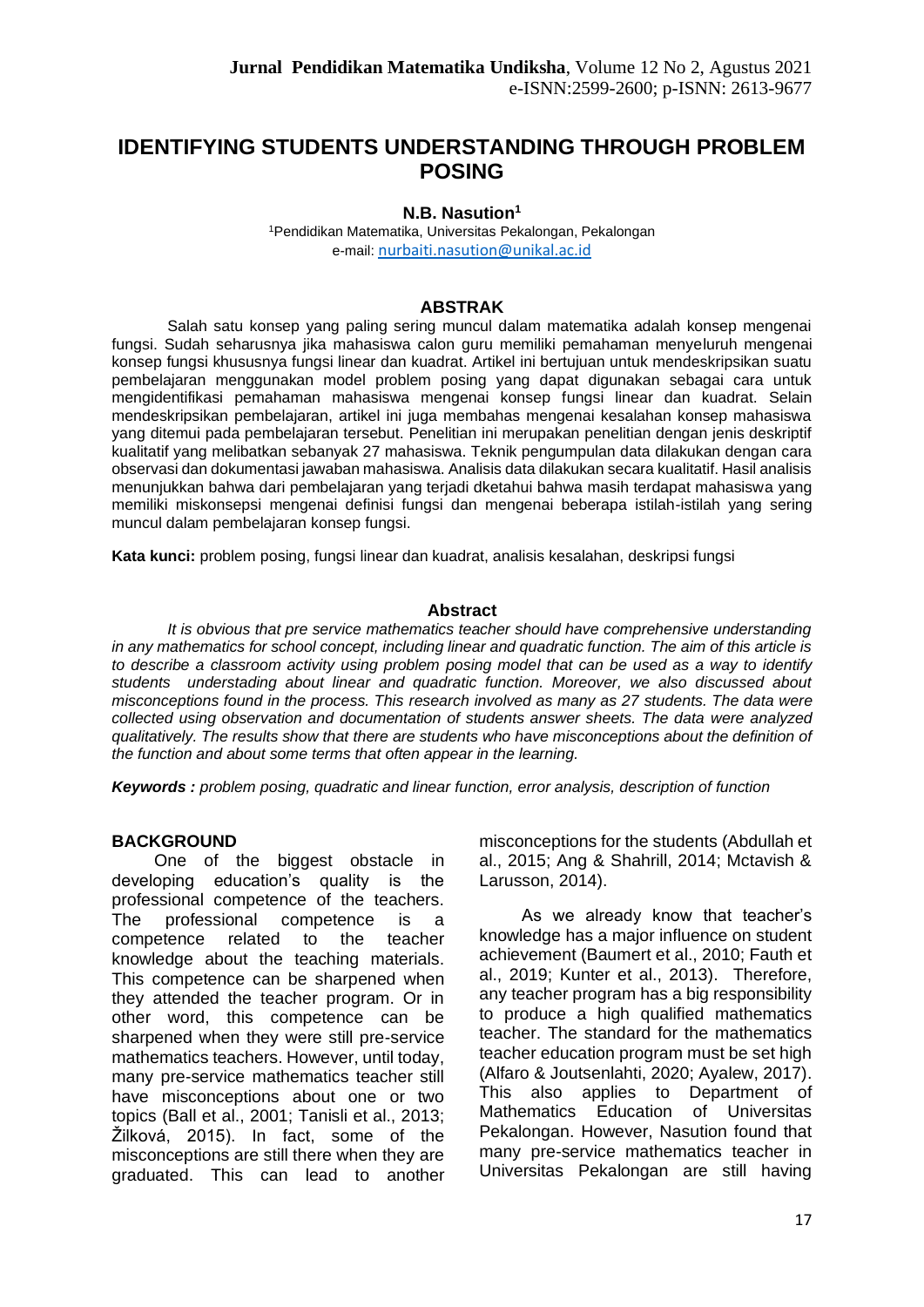difficulties in simple topics such as differentiation and integral of functions (Nasution, 2017).

From the effort of investigating from where the misconceptions begun (Nasution, 2018), it was found that some of the students are incapable of performing a simple manipulation in algebra. Facing this fact, it is necessary to go all the way back and identify students understanding even for the simplest concept like the linear and quadratic function. However, to identify such things, the administration process were not all easy. It was needed a certain time and effort to conduct the test (Lane et al., 2014). Therefore, we tried to design certain activity that can be done in the classroom which can also be used to identify student's understanding about a certain simple concepts.

The activity was inspired by problem posing model and a quiz show that was onece famous called "Apa Ini Apa Itu". Problem posing is a learning model in which students are obliged to pose problems to their friends about the learning material (Singer et al., 2017). There are many research found that this model can be used to identify students understanding even (Siswono, 2004, 2005). However, in those research, teacher still needs to conduct a certain test or pretest to know students ability. Using the concept of problem posing and the quiz show in this article, we can identify students understanding without conducting a test.

In "Apa Ini Apa Itu" quiz show, the participants are asked to guess a certain thing using 3 hints. The first hint only reveal a little information about the problem. The second hint reveal more informations but still leaves uncertainty about the answer. The last hint (combined with the first two hints) reveals the answer. In our activity, the mystery thing were the formulas of certain linear and quadratic functions. In this article, there are 2 research questions that need to be answered. First is how was the process of the lerning activity. Second is what is the identification results.

## **METHOD**

This was a descriptive qualitative study that was held in Universitas Pekalongan. The subject of this study is the students of English For Mathematics course in the 2018/2019 academic year. The data was collected by observation and documentation of students answer sheets. The observation was done when implementing the classroom activity, and the documentation was done by collecting the students answer sheets.

There were 3 kinds of answer sheet. They were the first sheet (S1) was filled by the description of the function from each student (more about this are explained below), the second sheet (S2) was filled by the formula of the function, and third sheet (S3) that was filled by the guess of his/her friend description. All of this sheet were graded and the score were compared. The criteria of scoring are written in Table 1.

| <b>Scoring Criteria For</b> | <b>The Criteria</b>                                                                                       | Score |
|-----------------------------|-----------------------------------------------------------------------------------------------------------|-------|
| S <sub>1</sub>              | All three sentences are formed a well<br>defined formula of the function and the<br>formula fits with S2. |       |
|                             | The descriptions are not well defined                                                                     |       |
| S <sub>2</sub>              | The formula fits the description                                                                          |       |
|                             | The formula does not fit the description                                                                  |       |
| S3                          | He/she can guess his/her friend description<br>correctly.                                                 |       |
|                             | He/she cannot<br>his/her<br>friend<br>guess<br>description.                                               |       |

|  | Table 1 Scoring Criteria for S1, S2, and S3 |  |  |  |  |  |
|--|---------------------------------------------|--|--|--|--|--|
|--|---------------------------------------------|--|--|--|--|--|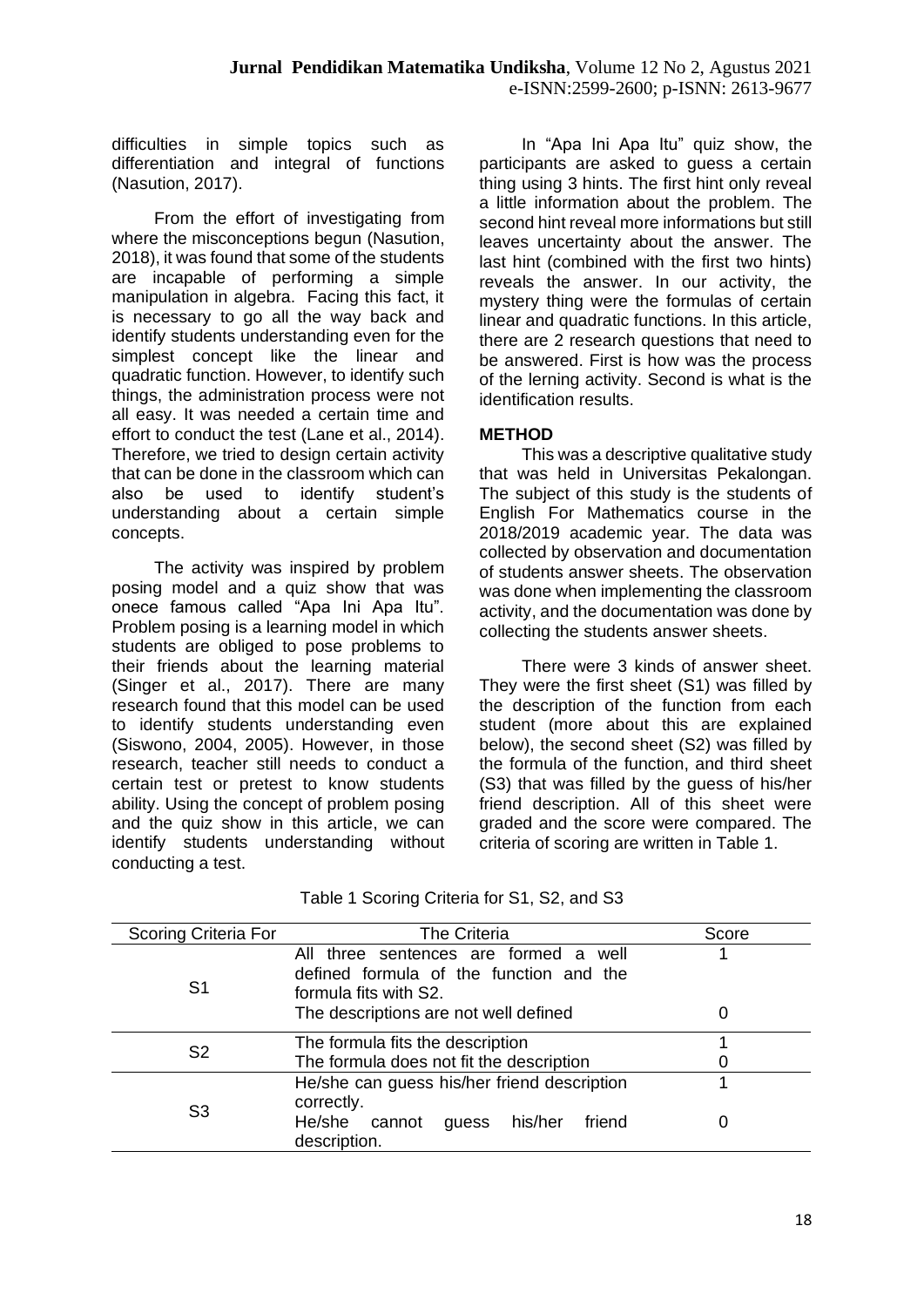The activity was held in English For Mathematics course (Bahasa Inggris Matematika). It is a specific course of which the objective is to teach students about how to get familiar with text about mathematics that was written in English. The course is considered suitable for this study because in the course, students are given many basic concepts about mathematics but using English as the language of instruction.

## **RESULT AND DISCUSSION**

The activity that is created in this study consist of two steps. The first step is asking the student to describe some linear and quadratic functions. The students were given some limitation about the description such as how many sentences they can use, like the ones in "Apa Ini Apa Itu" Quiz. Then, the second step is asking the other student to finding the formula of the function described. This part is the problem posing part. This design was inspired by the classroom

activity created by some reserchers (Kullberg et al., 2017; Swan, 2008). It was told teacher can see how much students understanding about a concept when they are forced to create an example about it (Hatisaru, 2020; Telegina et al., 2019). Here, we provide the details about the idea of the classroom activity.

*The first step: Describing the*  **function** In this step, the lecturer asked students to pick any linear and quadratic function. Then, the students are asked to describe both of the functions each in three sentences. Therefore, each students needs to make 6 sentences to describe 2 functions. The characteristics of the sentences used in the description is that the combination of those three sentences must refer to a specific linear or quadratic function. An example of such description for linear function is given in Table 2.

Table 2. An Example of The Linear Function Description

|        | The Sentence                      |  |
|--------|-----------------------------------|--|
| First  | I am a linear function.           |  |
| Second | My gradient is 4.                 |  |
| Third  | My graph passes the point $(3,5)$ |  |
|        |                                   |  |

From Table 2, it can be seen that each sentence can refer to many linear functions. However, if the three of them are put together, they can only refer to a specific linear function which is  $y = 4x - 7$ . In order to get a comprehensive understanding, the students are asked to pay attention from a sentence to a sentence.

From the first sentence, we can see that the function that we are trying to find is a linear function. Hence, we can use formula

$$
y = mx + c \tag{1}
$$

with  $m$  is the gradient and  $c$  is the constant. Next, from the second sentence, we can see that the gradient is 4. Thus, we can replace the value of *m* in (1) with 4 and become

$$
y = 4x + c \tag{2}
$$

Last, we use the third sentence to find the value of *c*. Here we need an easy calculation that gives −7 as the value of *c*. Therefore, (2) can be written by

$$
y = 4x - 7 \tag{3}
$$

The formula in (3) shows us the formula of the function we are looking for.

Note that the order of the sentences does play a significant role here. If we only consider the first sentence, there are an infinite number of function that satisfy the description. But if we combine the first and the second sentences, the result will be different. Eventhough, there are still an infinite number of function satisfy the description but the number is definitely smaller then the ones only from the first sentence. Moreover, by putting together the first, second, and the third sentences, particularly in that order, we get a specific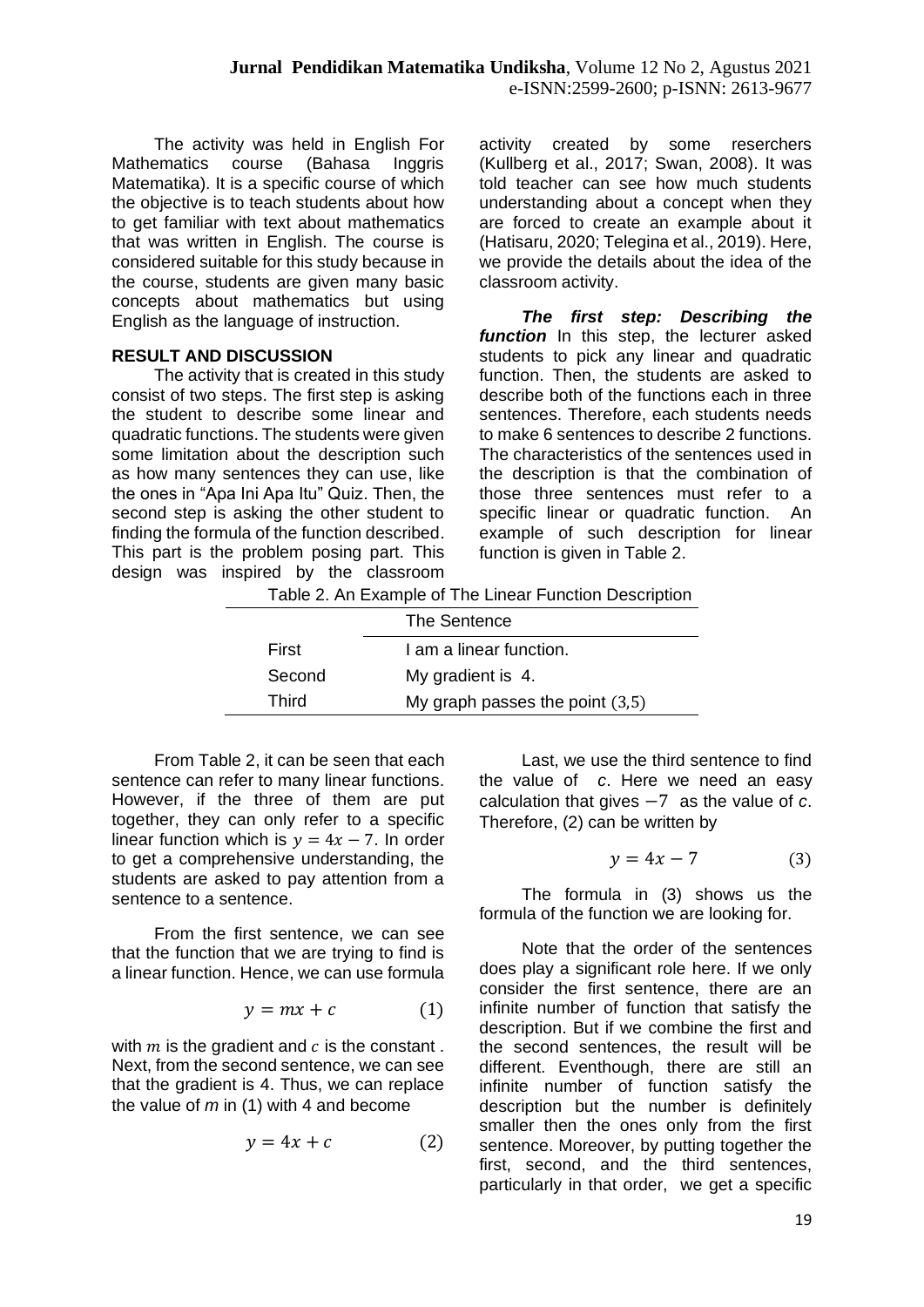linear function which is  $y = 4x - 7$ . Therefore, the description of the function must consist of three sentences which if we put them together in a certain order, they will refer to a specific function.

Why the description should be limited to 3 sentences? It is because the lecturer wants to challenge the students to create a set of sentences that can describe a function with limited number of sentences. If students were aware that they were being limited to 3 sentences, then they should carefully pick such sentences that can describe the function. Moreover, the students would eventually think about the sufficiency of the description they made. It is hoped that using this way students would enhance their problem solving ability, since one step that is needed in solving problem is knowing the sufficiency of the information given in the problems which can also be interpreted as "understanding the problem" (Schoenfeld, 1987).

*The second step : Finding the formula of the function.* After the students specified the description of the functions,

they need to write them down on 2 sheets of paper. The first sheet (S1) contains only the description of the functions and the second sheet (S2) contains only the formula. Next, the students exchange S1 to each other and trying to find the formula from the S1's they get. The steps they needed to find the formulas and the formulas are written in another different sheet (S3). The S3's are returned to the owner of the description.

This part of the activity is intended to practice student's understanding about linear and quadratic function. Since it was made by their classmates, students can get various type of description. Hence, their understanding can be tested. Moreover, lecturer also warn if there were some description that is unsolveable, students should emphasize them on their own S3. In this way, students need to have thorough understanding about the topics. This part is also the significant part in problem posing model. The result of scoring criteria of S1, S2, and S3 are shown in Table 3. In Table 3, it was shown the numbers of students that get certain score in each sheet.

|                |    | <b>Linear Function</b>   |    | <b>Quadratic Function</b> |  |
|----------------|----|--------------------------|----|---------------------------|--|
|                |    |                          |    |                           |  |
| S <sub>1</sub> | 27 | $\overline{\phantom{0}}$ | 25 | 2                         |  |
| S <sub>2</sub> | 27 | $\overline{\phantom{0}}$ | 13 | 14                        |  |
| S <sub>3</sub> | 24 | 3                        | 14 | 13                        |  |

Table 3 The Scoring Result

After the scoring, we analyzed students answer sheet and identify the students understanding based from the sheets. From the analysis result, it was known that all students made well-defined description about linear function. However, the sentences they used were all in the same kind like shown in Table 2. This is pretty

disappointing, since the lecturer has taught them many different vocabularies such as xintercept, y-intercept, slope, etc. Even so, they still use the 'almost" same sentence like the one from Table 2. An example of the description from the students is shown in Figure 1.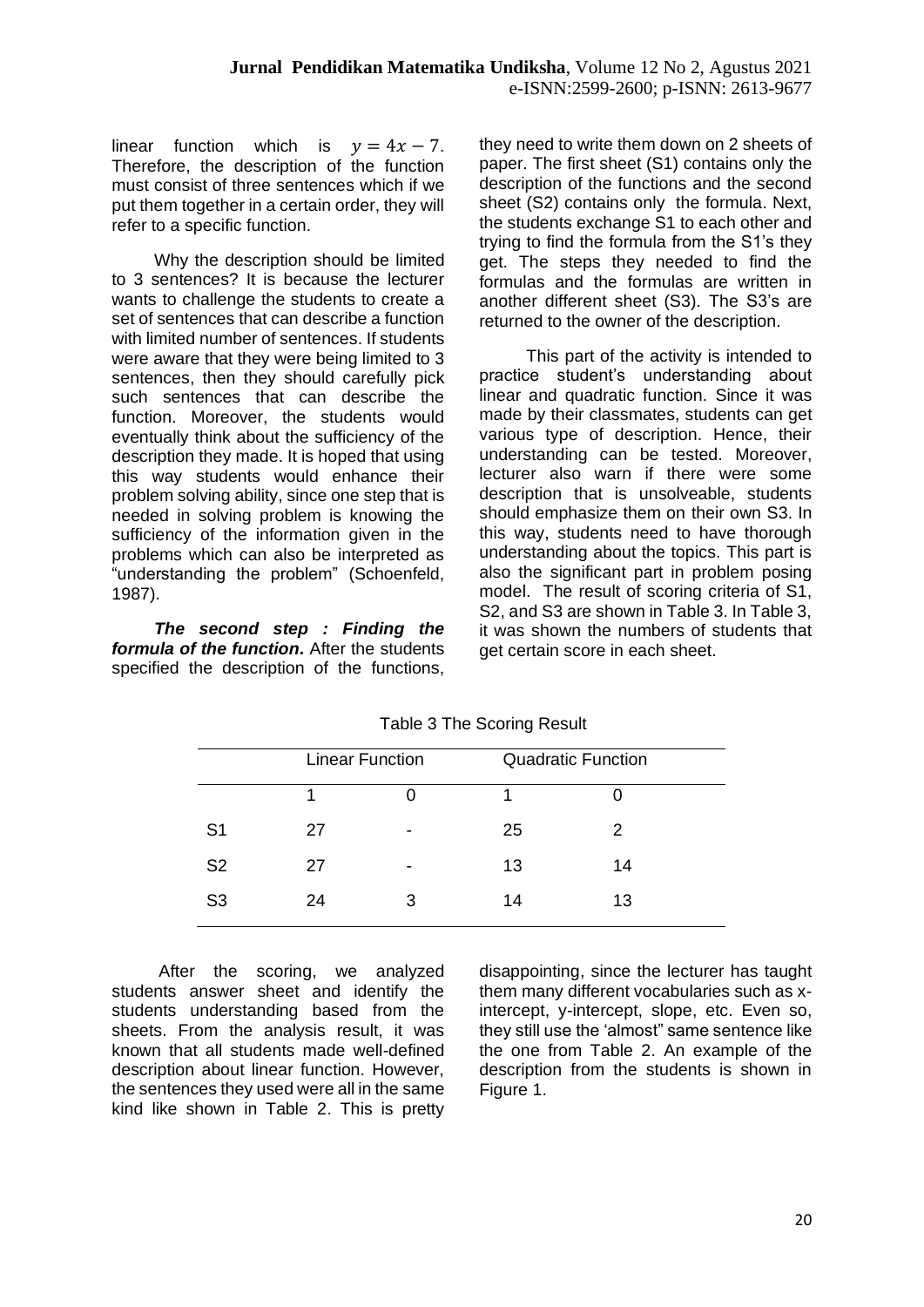Descriptan: -1 am a linear function. - 1 am a mean 1 - My graph passer point (0,5).

Figure 1 Description made by students which looks very similar from the example

There was one student who made different description compared to the example. He made the description so carefully that it needed several concepts to find the formula. The description are shown in Figure 2.



Figure 2 Description which looks very different from the example

It can be seen that the sentences used are not well-structured since he/she used the word "intersects" instead of "intersection". However, to find the formula of the function described in Figure 2, we need to know how to find the intersection between 2 straight lines (using system of two variables linear equation). Also, we need to know the concept if two lines are perpendicular and how to find the formula of a line that connects 2 points. Therefore, the student who made them has far better understanding about linear function compared to his/her classmates.

Some of the students are asked about why they use the same sentences like the example after the activity. Their response was that it was easier using that way. They did not need to think much and the calculations were considered easy. Another response was that it was easier to follow lecturer steps for finding the formula, but they needed to change the number involved so their description looked different from the

one from the lecturer. From these response, we can see that it was not because their weakness in writing sentence in English that caused them writing those descriptions very much similar with the example. It was because they did not want to spend more effort to create description that was more challenging and sophisticated. From this, we can conclude that the students do not have confidence in their own ability. Thus, only from here, we can not conclude anything about their understanding yet.

Later on, we did find some mistakes by student from their S3. Since all of the description were similar (only different in the number used) then the description from other classmates were more like theirs. Hence, it is predictable if they could find the correct formula from others descriptions. However, there were 3 students that made mistakes about the calculations. This mistakes were showns in Figure 3.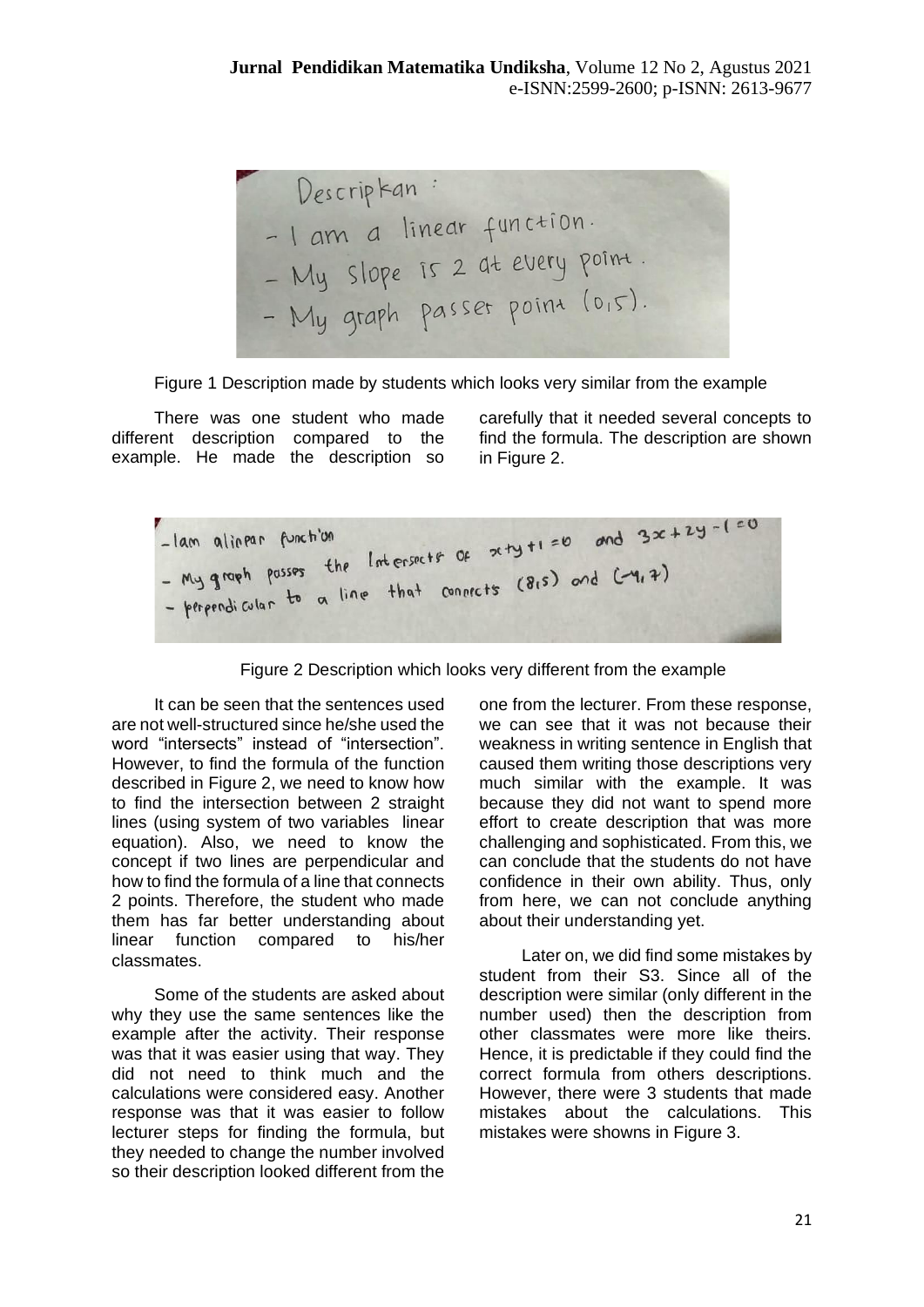Figure 3 shows us that the description made is already well defined. However, the calculation from the one who interpreted the description are wrong. The mistakes lays on the step when finding the constant of  $y =$  $5x + c$ . The one who interpreted the description did not understand the meaning of "a graph passes point (1,13)". If a graph of a function  $y = 5x + c$  passes point (1,13) then to find the constant, we should substitute *y* with 13 and *x* with 1 on the equation  $y = 5x + c$ . Student did not realize this substitution because from the example shown in Table 1, lecturer only use the yintercept as the point which is passed by the function. Hence, when they need to find the constant, according to them, they only need to know the ordinat of the point.

 $\frac{5.35(10)+6}{3.360(10)}$  $Y = 5(1) + 13$  $9 = 5 + 13$  $y = 10$ Description: 1. J am a linear function 1. My gradient is 5 at every point 3. My graph passes point (1,13)

Figure 3 Students did not fully understand the terms used

From here, we know that students who got description that is different from the example were having trouble detecting whether the description is well defined or trouble finding the formula. The cause is because they did not fully understand the meaning of the terms "graph passes a point". This is in line with The Newmann's Error Analysis which says that the first error that can be made by students is understanding the term included in problems (Abdullah et al., 2015; Nasution, 2018).

Another founding was that it some students haven't fully understand about the definition of function. This was shown in Figure 4.

On the left picture, we can see that the students describe the function by saying that the graph passes on (2,0) and (2,-2). This is clearly a sign that the student does not understand the definition of a function. If it is a function, then it should not have different ordinats for one absis. Then this description is not well defined.

The students who got the description could detect the mistakes made by their friends but it was not straightforward. The answer is shown in the right picture. From the picture, we can see that eventhough eventually the student knew that the description was wrong, he/she did not know it directly. He/she knew after he/she did calculations and found a contradiction, which was  $-2 = 0$ .

Thus, from here we can see that students still have misconceptions in their understanding about linear and quadratic function, especially about definition of a function. In Newmann's Theory, this kind of error is included in the comprehension stage (Abdullah et al., 2015; Nasution, 2018).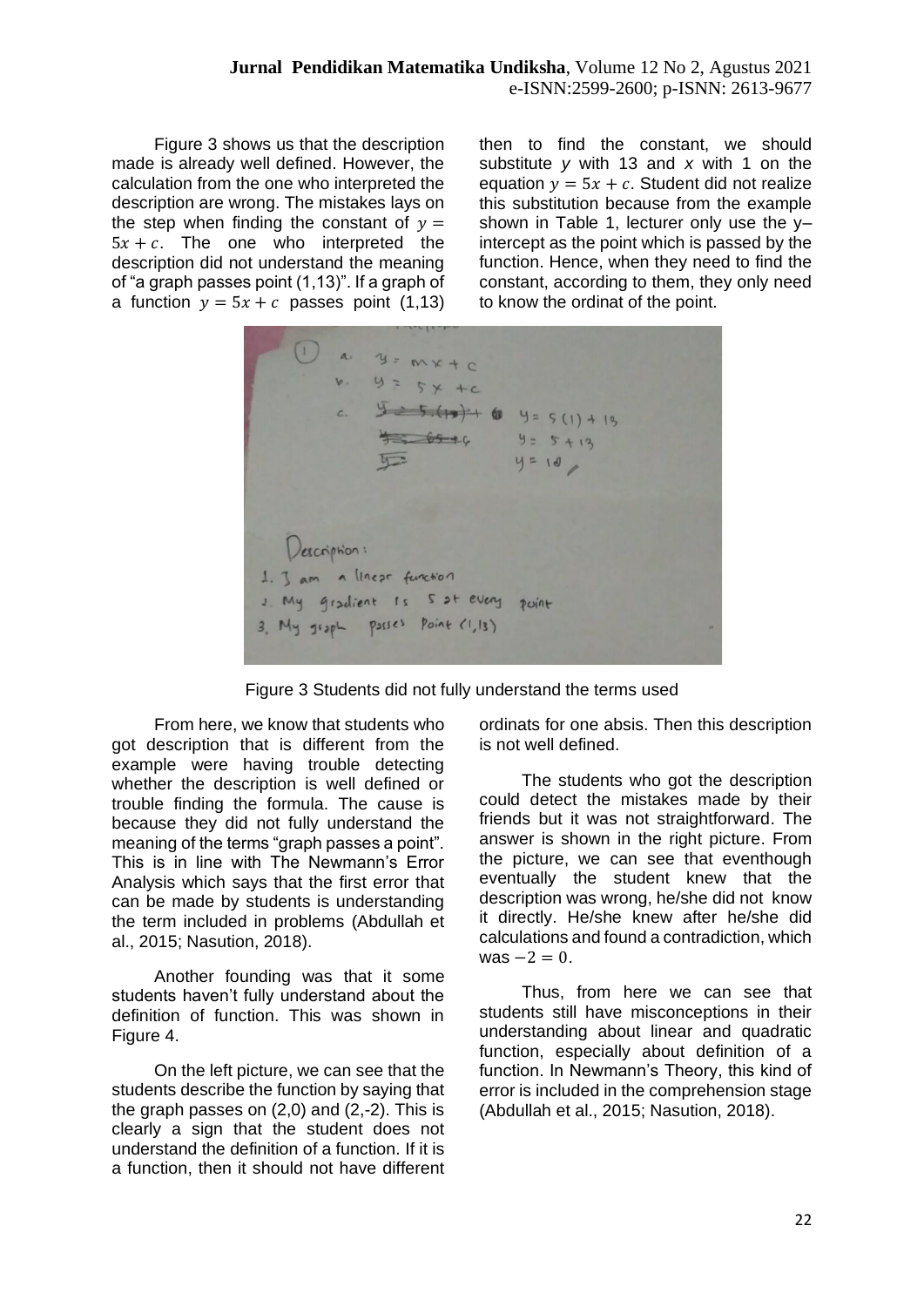## **CONCLUSION AND SUGGESTION**

Based on the discussion above, it can be concluded that we can create a certain classroom activity from problem posing model which aims to identifying students understanding about linear and quadratic functions. Furthermore, the identification process shows us that student still have limited understanding about certain terms such as 'graph passes a point' and 'intersects the y-axis'. Also, there are some students that haven't fully understand about the definition of function.

 $2) * y = ax^2 + bx + c$ \* y =  $a(x+4)(x-2)$ My graph is a parabola<br>My graph posses parall (-4,0) and (2,0)  $7 - 2 = 9(2+4)(2-2)$  $-2 = a(6)(0)$  $-2 = 0.0$ My graph also posses (2, 2)  $-2=0$  $unsourceable.$ 

Figure 4 Students do not understand the definition of a function

The activity described above can be used when the teacher/lecturer wants to 1) identify students understanding about linear and quadratic function and 2) create some challenging task for students with a minimum effort since the teacher does not need to come up with the problem. However, from the founding of the study we need to emphasize the concept of linear and quadratic function first. Especially, when it comes to simple concept like the meaning of a graph passes a point and the definition of a function. Students are more likely do not care about something simple such as those concepts. Also, for getting better understanding, lecturer/teacher needs to come up with a lot of example of cases.

## **DAFTAR PUSTAKA**

- Abdullah, A. H., Abidin, N. L. Z., & Ali, M. (2015). Analysis of students' errors in solving Higher Order Thinking Skills (HOTS) problems for the topic of fraction. *Asian Social Science*, *11*(21), 133–142. https://doi.org/10.5539/ass.v11n21p13 3
- Alfaro, H., & Joutsenlahti, J. (2020). *What skills and knowledge do university mathematics teacher education programs give future teachers in Costa*

*Rica ? 8*(3), 145–162.

- Ang, L. H., & Shahrill, M. (2014). Identifying Students' Specific Misconceptions in Learning Probability. *International Journal of Probability and Statistics*, *3*(2), 23–29. https://doi.org/10.5923/j.ijps.20140302. 01
- Ayalew, Y. (2017). A Five Circles Model for Designing Mathematics Teacher Education Programs and Framing Common Standards for Educators. *ELECTRONIC JOURNAL OF MATHEMATICS EDUCATION E-ISSN*, *12*(3), 265–280.
- Ball, D. L., Lubienski, S. T., & Mewborn, D. S. (2001). Research on teaching mathematics: The unsolved problem of teachers' mathematicak knowledge. *Handbook of Research on Teaching*, 433–456. http://wwwpersonal.umich.edu/~dball/chapters/Ba llLubienskiMewbornChapter.pdf
- Baumert, J., Kunter, M., Blum, W., Brunner, M., Voss, T., Jordan, A., Klusmann, U., Krauss, S., Neubrand, M., & Tsai, Y. M. (2010). Teachers' mathematical knowledge, cognitive activation in the classroom, and student progress. *American Educational Research*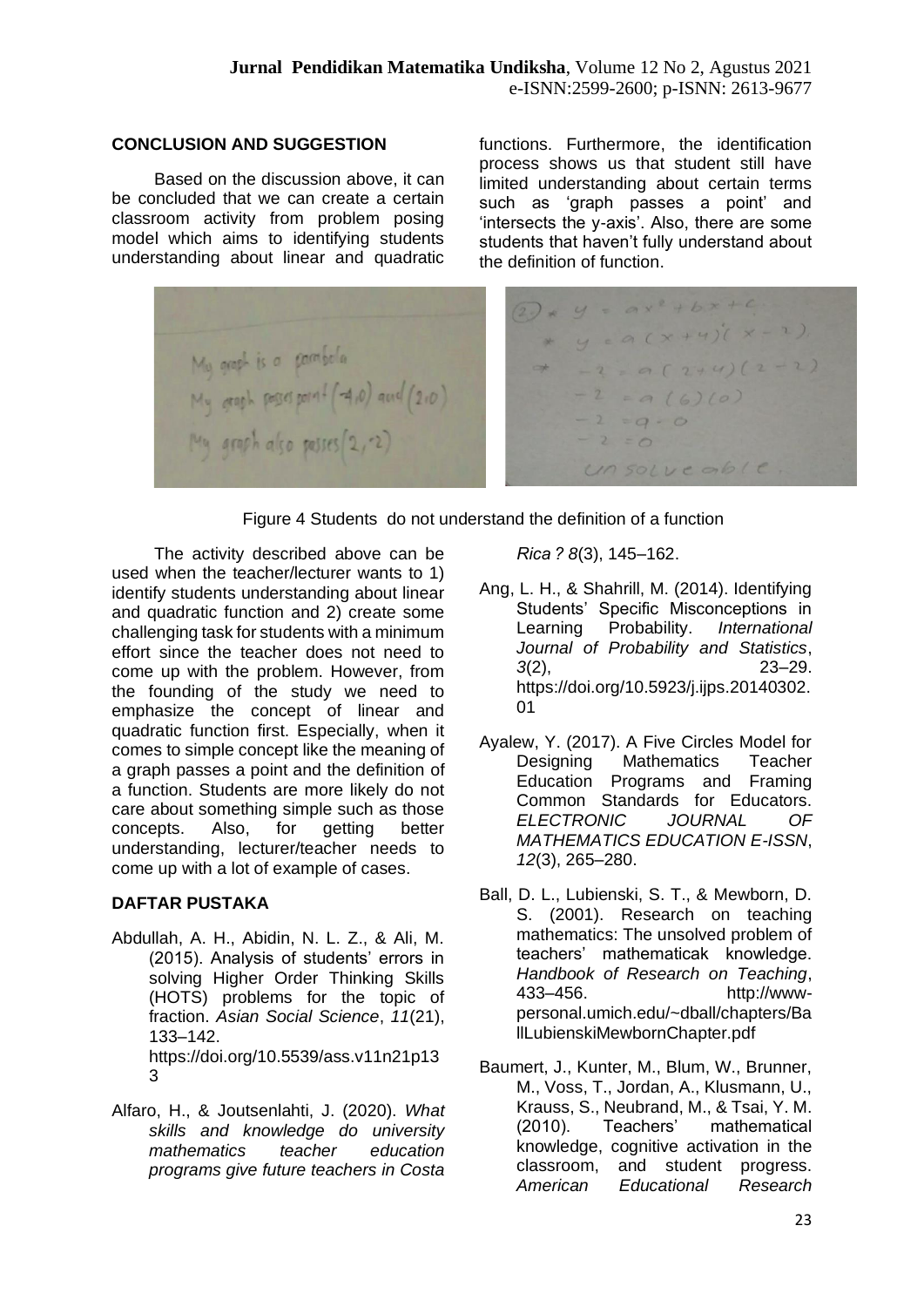*Journal*, *47*(1), 133–180. https://doi.org/10.3102/000283120934 5157

- Fauth, B., Decristan, J., Decker, A. T., Büttner, G., Hardy, I., Klieme, E., & Kunter, M. (2019). The effects of teacher competence on student outcomes in elementary science education: The mediating role of teaching quality. *Teaching and Teacher Education*, *86*, 102882. https://doi.org/10.1016/j.tate.2019.102 882
- Hatisaru, V. (2020). Secondary Mathematics Teachers ' Content Knowledge for Teaching the Concept of Function. *Mathematics Teaching and Learning*, *21*(1), 94–119.
- Kullberg, A., Runesson Kempe, U., & Marton, F. (2017). What is made possible to learn when using the variation theory of learning in teaching mathematics? *ZDM - Mathematics Education*, *49*(4), 559–569. https://doi.org/10.1007/s11858-017- 0858-4
- Kunter, M., Klusmann, U., Baumert, J., Richter, D., Voss, T., & Hachfeld, A. (2013). Professional competence of teachers: Effects on instructional quality and student development. *Journal of Educational Psychology*, *105*(3), 805–820. https://doi.org/10.1037/a0032583
- Lane, K. L., Oakes, W. P., Ennis, R. P., & Hirsch, S. E. (2014). Identifying students for secondary and tertiary prevention efforts: How do we determine which students have tier 2 and tier 3 needs? *Preventing School Failure*, *58*(3), 171–182. https://doi.org/10.1080/1045988X.2014 .895573
- Mctavish, T. S., & Larusson, J. A. (2014). Discovering and Describing Types of Mathematical Errors. *Proceedings of the 7th International Conference on Educational Data Mining (EDM)*, 353– 354.
- Nasution, N. B. (2017). Penerapan Pembelajaran Kooperatif Tipe Stad Dengan Permainan Bingo Untuk Meningkatkan Kemampuan Mahasiswa Dalam Mencari Turunan Dan Integral Fungsi. *Delta: Jurnal Ilmiah Pendidikan Matematika*, *5*(1), 33. https://doi.org/10.31941/delta.v5i1.406
- Nasution, N. B. (2018). Analisis Kesalahan Mahasiswa Pada Materi Fungsi Dua Peubah Dengan Newmann'S Error Analysis (Nea). *Delta: Jurnal Ilmiah Pendidikan Matematika*, *6*(1), 21. https://doi.org/10.31941/delta.v6i1.730
- Schoenfeld, A. H. (1987). Pólya, Problem Solving, and Education. *Mathematics Magazine*, *60*(5), 283–291. https://doi.org/10.1080/0025570x.1987 .11977325
- Singer, F. M., Ellerton, N. F., Eds, J. C., Silver, E. A., & Yankson, K. (2017). Review : Roots and Sprouts : Cultivating Research on Mathematical Problem Posing Reviewed Work ( s ): Mathematical Problem Posing : From Research to Effective Practice by Linked references are available on JSTOR for this article : Book Review Roots and Sp. *Journal for Research in Mathematics Education*, *48*(1), 111– 115.
- Siswono, T. Y. E. (2004). Mendorong Berpikir Kreatif melalui Pengajuan Maslah (Problem Posing). *Journal of Mathematics Education*, *1*(1), 23–27.
- Siswono, T. Y. E. (2005). Upaya Meningkatkan Kemampuan Berpikir Kreatif Siswa Melalui Pengajuan Masalah. *Pendidikan Matematika*, *1*, 1– 15.
- Swan, M. (2008). A Designer Speaks : Malcolm Swan Designing a Multiple Representation Learning Experience in Secondary Algebra. *Educational Designer - Journal of the International Society for Design and Development in Education*, *1*(1), 1–17.

Tanisli, D., Yavuzsoy Kose, N., & Yavuzsoy,